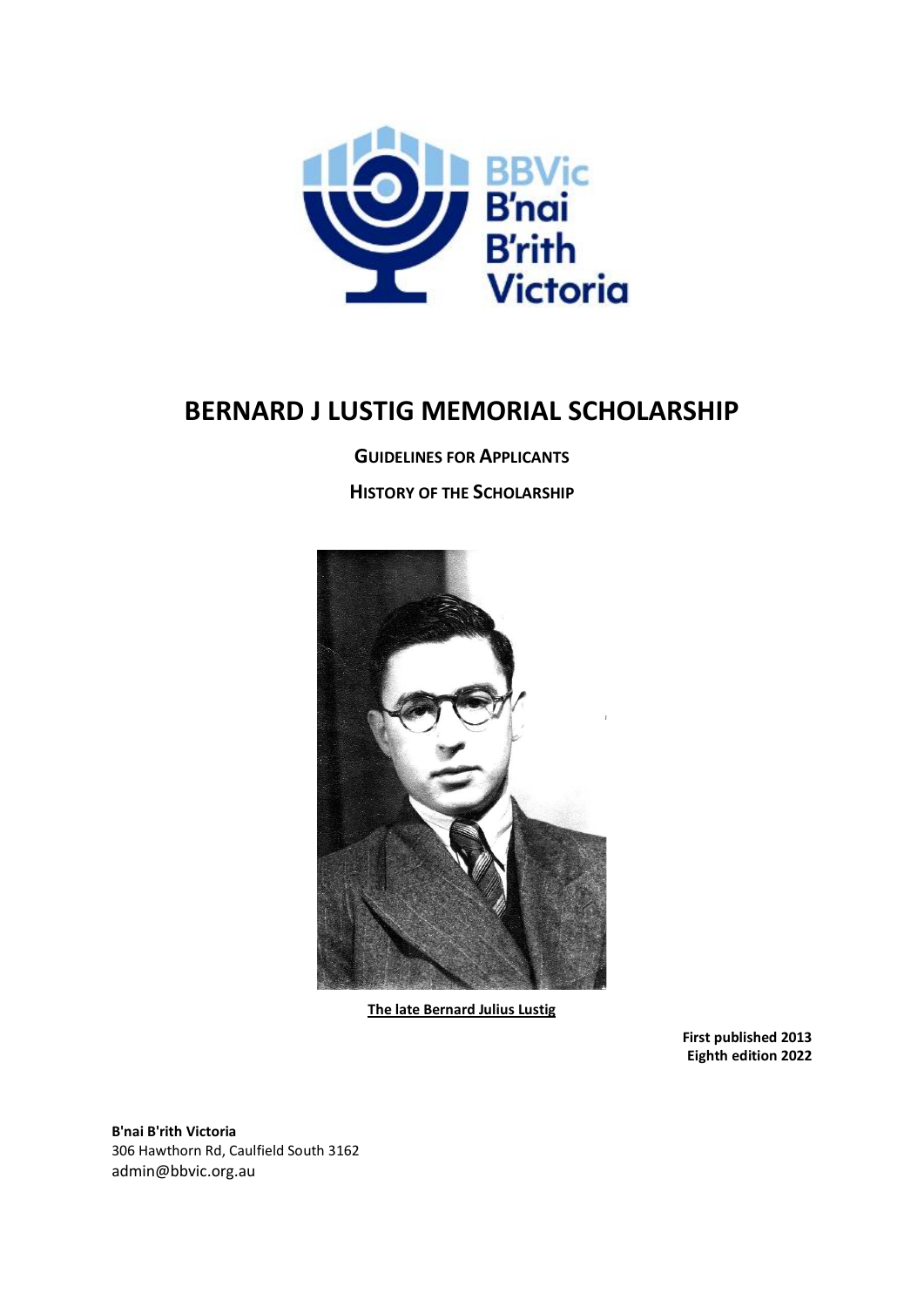# **GUIDELINES FOR APPLICANTS**

## **INTRODUCTION**

Established in 1956 in honour of Bernard J Lustig, this scholarship seeks to support outstanding tertiary students in the achievement of their potential as scholars and as leaders in our community.

The \$2,500 scholarship is now offered in two separate categories:

- A. A research grant to master's and doctoral thesis candidates, and
- B. A travel grant to outstanding student leaders at university level, to fund overseas travel to participate in leadership development programs.

Depending on our income each year, we are occasionally able to provide partial support to a worthwhile applicant who was not awarded the scholarship, or who didn't require a grant of that size.

Supporting research or allocating travel grants to university student leaders to enrol in a course overseas are the conventional ways in which this scholarship has operated. Very occasionally, however, we receive an application that doesn't quite fit the usual parameters, from someone who was thinking outside the square. The trustees are not rigid and hidebound by tradition and can think outside the square, too (or at least, we like to think so). If you consider that you can meet the below criteria, but your situation is a little unconventional, don't be deterred and please submit an application.

The detailed guidelines that follow are intended to provide applicants with explicit advice about the information that the Trustees require to allow them to reach an informed decision.

### **CRITERIA FOR ASSESSING APPLICATIONS.**

Four criteria are considered in determining scholarship winners:

- 1. **Academic ability**  as evidenced by the provision of copies of academic results eg your academic transcript
- 2. **Leadership ability** this is a crucial criterion for travel grant applications, and less crucial but still important for research applications. In order to fulfil this criterion, do not simply list the roles undertaken, but evidence of leadership capacity; what did you achieve while in that role and what difference did you make?
- 3. **Involvement in the life of the Jewish and wider community** evidence of a personal commitment to belonging to, and sharing the values of, the community is requested. That can of course be demonstrated in many ways. B'nai B'rith is an inclusive organisation and the trustees have a broad view of what can make a valuable contribution to Jewish and wider community life.
- 4. **Financial need** while our decisions are based primarily on the three preceding criteria, we also have a responsibility to ensure that our limited funds go to people who really need them, so If you have the means to pay for your study expenses, perhaps you should not apply. If you wish to, feel free to tell us (in confidence) about your financial situation.

#### **POST-GRADUATE RESEARCH APPLICANTS.**

The post-graduate research category of the scholarship is intended for students pursuing a doctorate or a master's degree by **thesis.** Students taking a master's degree purely by course work are excluded from consideration. There is a grey area in between where a master's course-work program may include a substantial minor research project. Consideration will be given to these applications.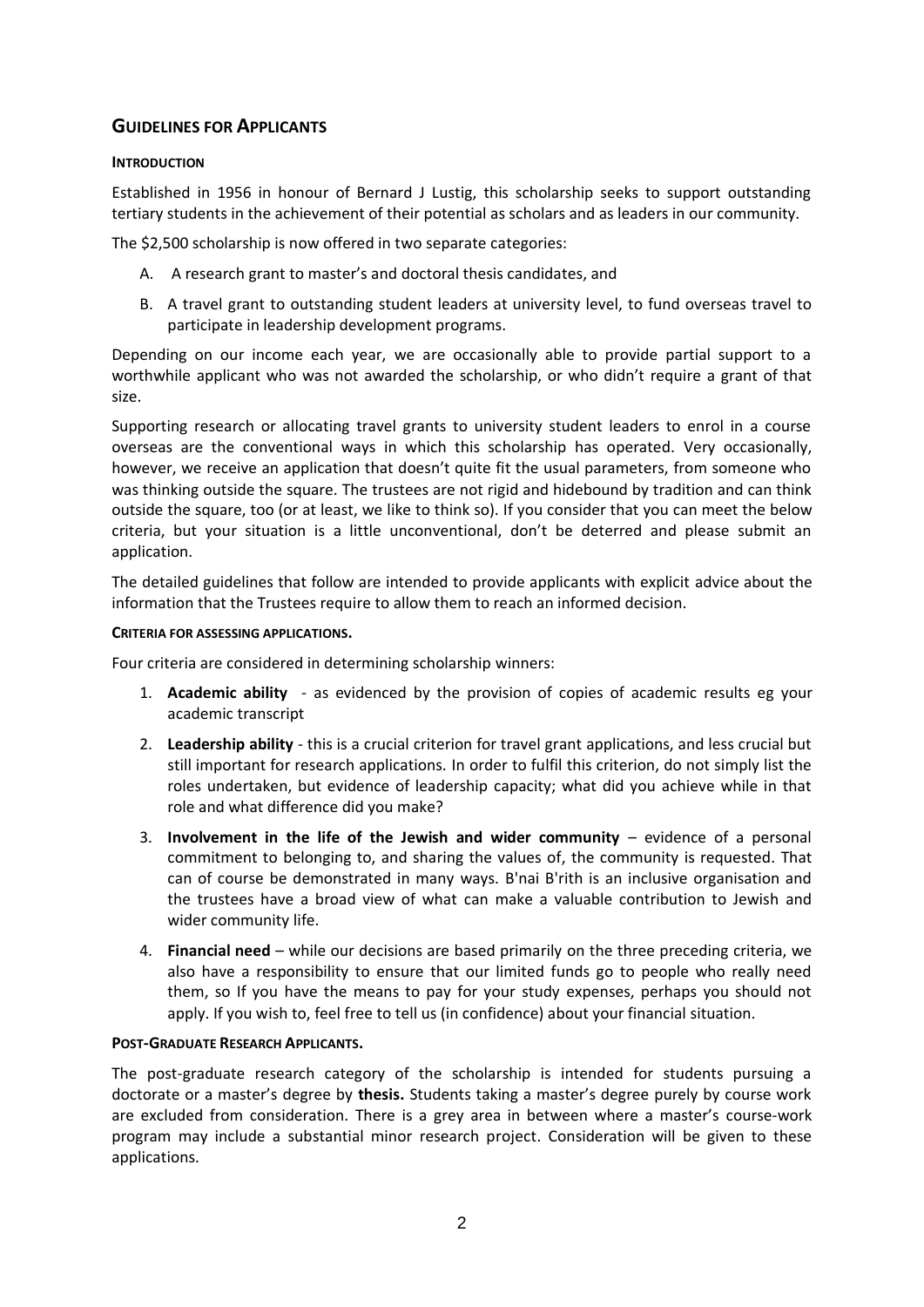Some details of the nature of your intended research are required, including a statement from a supervisor that the research plan has been approved. Should you not be at this stage just yet, please consider delaying your application until you have received approval.

As the cost of enrolling for a higher degree course is far greater than the value of this scholarship, we request that applicants illustrate how the scholarship funds would be utilised, for example the. purchase of a piece of equipment, participation in a relevant conference etc Support for enrolment fees or living expenses are unlikely to be successful.

# **TRAVEL GRANT APPLICANTS**

The value of the scholarship covers the cost of air fares to most parts of the world. Whilst visiting overseas countries can certainly be a life-enriching experience, in order to be successful, applicants are expected to have a very specific purpose in mind. Professional development courses, conferences, semester programs/exchange at an overseas university or college are common examples of specific purposes.

Bearing in mind that travel grants are given to outstanding student leaders, we also request some explanation of how the intended program might be expected to enhance your leadership skills.

We also look for details of how far your planning has progressed. If your application is highly regarded but you are still awaiting a response from an overseas institution, we may be prepared to wait for a reasonable time before announcing our decision.

Importantly, before transferring any funds to you, we require relevant documentary evidence (e.g. an invoice from a travel agent, or a copy of an e-ticket).

# **REFEREES**

Contact details of a minimum of two referees is required as part of your application. Please ensure that at least one of your referees is someone who can provide us with an assessment of your capability to pursue your chosen research project, or (if you are applying for a travel grant) to benefit from the program you have chosen. If you application is short-listed we will make contact with your referees.

If you meet the above criteria and have all the information required, please [click](https://form.jotform.com/VictoriaAdmin/bnai-brith-victoria---bernard-j-lus) here or scan the QR Code to submit your application online. If you require any additional information or would like to discuss the scholarship before applying, you can contact the B'nai B'rith Victoria Office on 03 9523 0888 or [admin@bbvic.org.au](mailto:admin@bbvic.org.au)

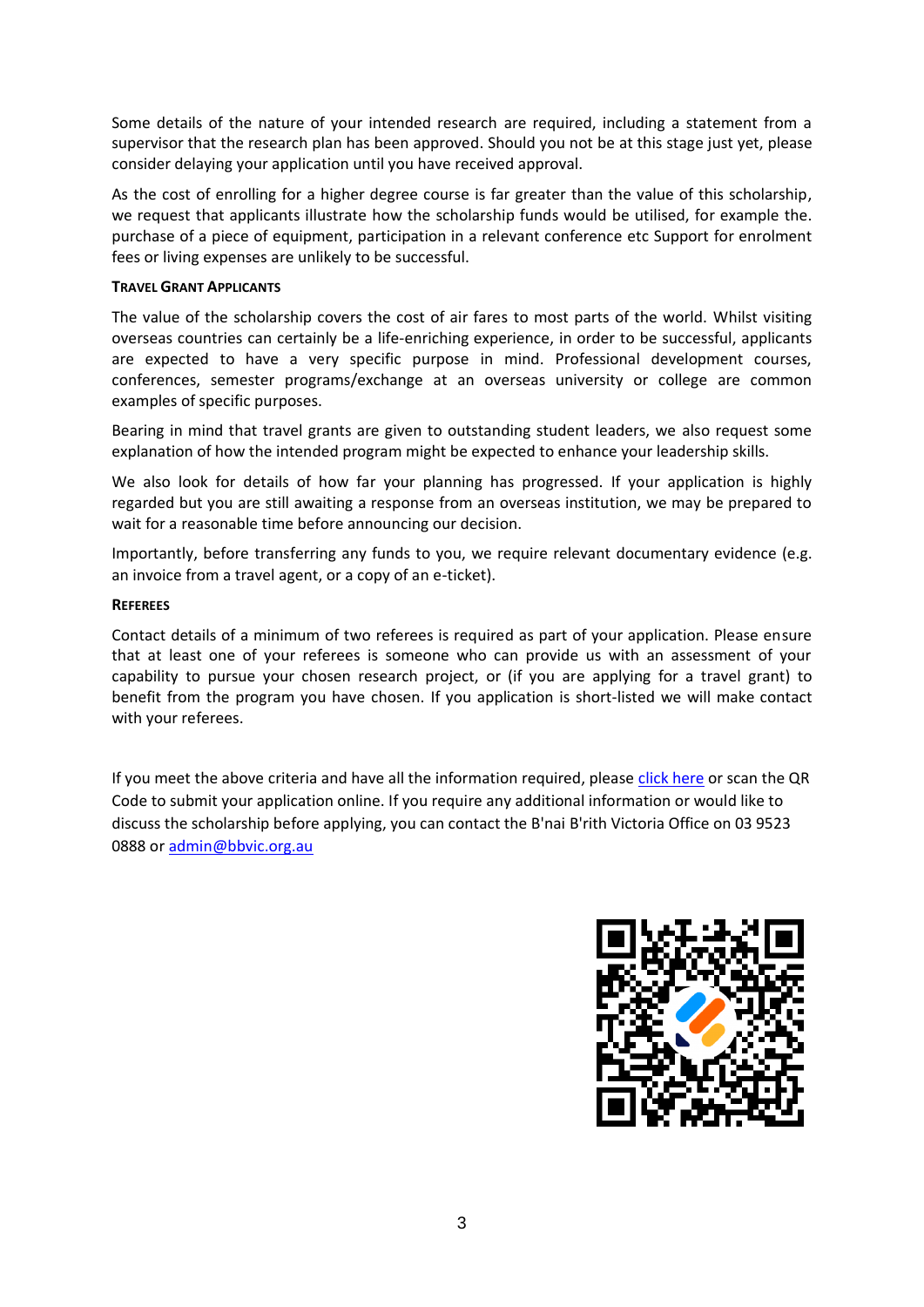# **HISTORY OF THE BERNARD J LUSTIG SCHOLARSHIP**

The Scholarship is a memorial to Bernard Julius Lustig, the older son of Adolf and Kate Lustig. The family migrated from Nazi Germany to Australia just prior to the outbreak of World War II. Bernard attended Melbourne High School. A brilliant student, he matriculated with four first-class honours, was Dux in History and obtained two Exhibitions. He won a Senior Government Scholarship and a Queen's College Resident Scholarship and proceeded to study law at The University of Melbourne, thus following in the footsteps of his father, whose legal career was cut short by the rise of Nazism. Bernard's intellectual capabilities were further demonstrated at university. He was awarded honours in every subject and in 1951 he won the Law School's Supreme Court Prize as the outstanding student of his year. (The prize has a long history. It was first awarded in 1864 and its winners have included such eminent people as Robert Menzies, Zelman Cowen and Rupert Hamer.) After graduating, Bernard began to practise law as a barrister.



Adolf and Kate Lustig, with their sons Bernard and Lewis

Bernard's father Adolf had been a member of B'nai B'rith in Munich, Germany. He and his wife and three young children fled Nazism in 1938 and emigrated to Melbourne. He co-operated with other immigrants who had been members in Europe to establish the first B'nai B'rith lodge in Melbourne in 1945. It was Adolf, no doubt utilising his professional skills as a lawyer, who wrote the lodge's constitution. (His young daughter Ruth, later Ruth King-Smith, typed the document. Ruth became a member of the scholarship's Patrons Circle; she died in the US in 2018.)

Seven years later, the lodge encouraged a group of young adults, mostly the sons and daughters of lodge members, to found a youth group, B'nai B'rith Youth Melbourne. Michael Cohen was the founding president. Bernard joined the committee and in 1953 was Michael's successor as president of the group. The two young men had not known each other at university but became close friends through their membership in BBY. Bernard displayed outstanding gifts of leadership: he was a warmhearted and modest young man who demonstrated intense devotion to the ideals of B'nai B'rith.

On January 5th 1955, Bernard, together with a friend and the friend's wife, was travelling along the Hume Highway on their way to Sydney. The road was just a two-lane country road then, not the motorway it is today. The exact details are not known, but the car swerved off the road and hit a tree. Bernard and his friend were killed.